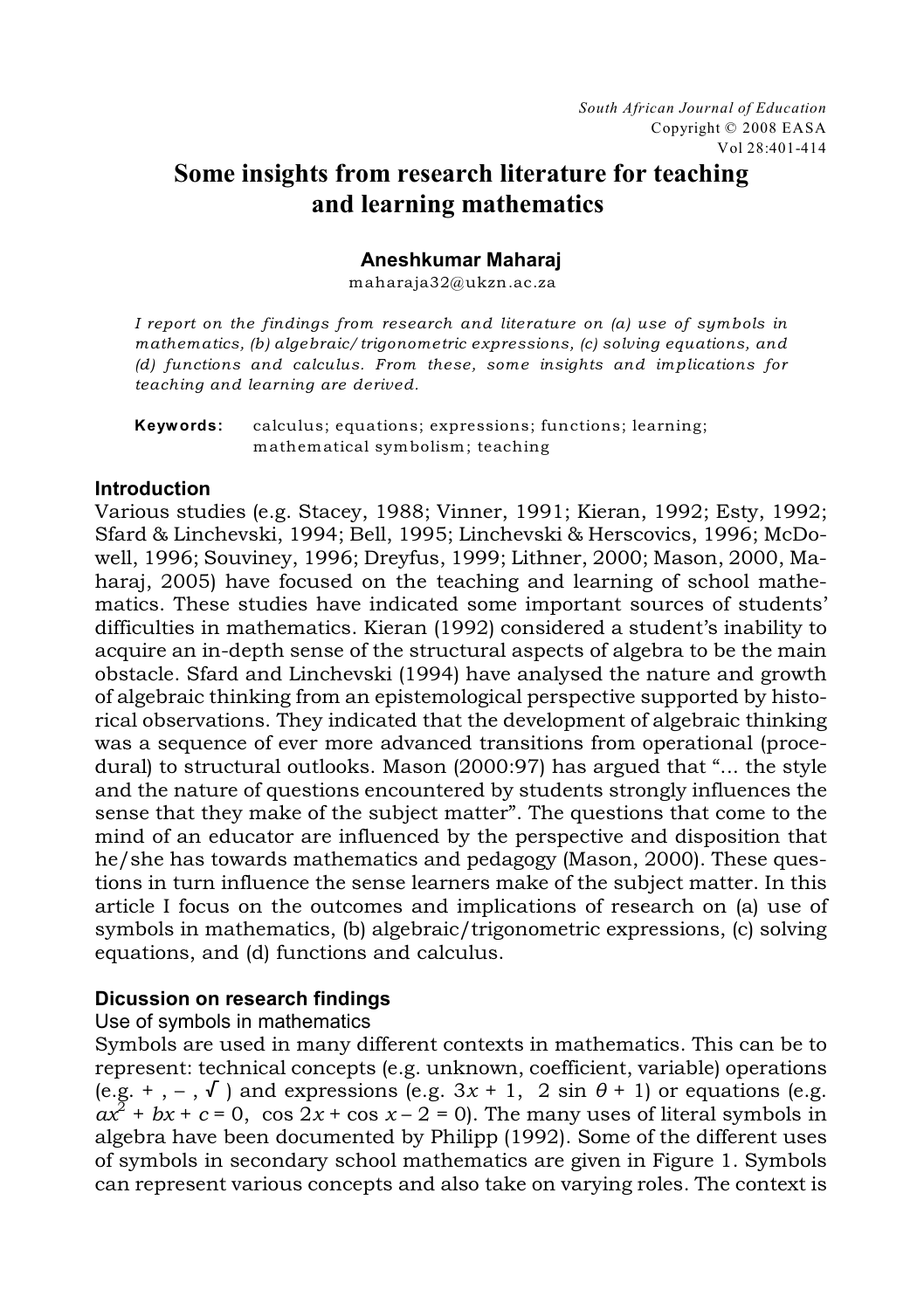important in determining the role of the literal symbol (Philipp, 1992). Therefore the correct reading of the context could pose a problem to learners of mathematics. This view is supported by Kieran (1992:396) who argued that discriminating "... the various ways in which letters can be used in algebra can present difficulties to students". Therefore the different notions of letters in the context of algebraic symbolism could imply different levels of difficulty for learners. Algebraic symbolism in its broad use includes symbols in the various sections of school mathematics, for example, algebra, calculus, analytical geometry, geometry and trigonometry. From a cognitive point of view, tasks such as grouping algebraic terms and using algebraic expressions demand "... quite an advanced perception of literal symbols" (Linchevski & Herscovics, 1996:43). Hiebert and Carpenter (1992:72) have suggested

Once meanings are established for individual symbols, it is possible to think about creating meanings for rules and procedures that govern actions on these symbols.

| labels $km, m in 1km = 1000m$                                                                                                                                                       | <i>generalised number</i> $3x + 2x = 5x$                                                      |
|-------------------------------------------------------------------------------------------------------------------------------------------------------------------------------------|-----------------------------------------------------------------------------------------------|
| constants $c$ in $3x + c$<br>c in sin $\theta$ + c                                                                                                                                  | <i>x</i> , <i>y</i> in $y = 3x + 1$<br><i>varying quantities</i><br>x, y in $y = 3\sin x + 1$ |
| unknowns $x \text{ in } 2x + 1 = 0$<br>$\theta$ in $2\sin\theta + 1 = 0$                                                                                                            | m, b in $y = mx + b$<br>parameters<br>a, b in $y = a \sin x + b$                              |
| In geometry and trigonometry:<br>vertices A, B and C in triangle ABC<br>BC or a in triangle ABC<br>sides<br>angles $\hat{A}_1$ , $\hat{A}_2$ or BÂC<br>shortforms $PQ \parallel MR$ |                                                                                               |

Figure 1 The many uses of symbols in mathematics

The teaching implication is that before students are required to use and manipulate algebraic and trigonometric expressions, the meanings of the symbols must be established. This should be done when symbols are introduced in the context of the various topics in different sections of the mathematics syllabus. In mathematics, different classes of symbols can be used to distinguish and [to] reveal the essentially different identities of an object which is being treated in two different ways (Harel & Kaput, 1991). For example, the identity element for addition is denoted by the symbol 0 when working in the real number system, while the symbol 0 + 0*i* is used when working in the complex number system. Harel and Kaput (1991:91) have noted that certain symbols "... include features that reflect the structure of mathematical objects, relations or operations that they stand for". Examples of such elaborated symbols are (*x*; *y*) for an ordered pair of numbers, and for a specific real-valued function. Attention must therefore be focused on establishing the meaning of symbols as they appear in different contexts.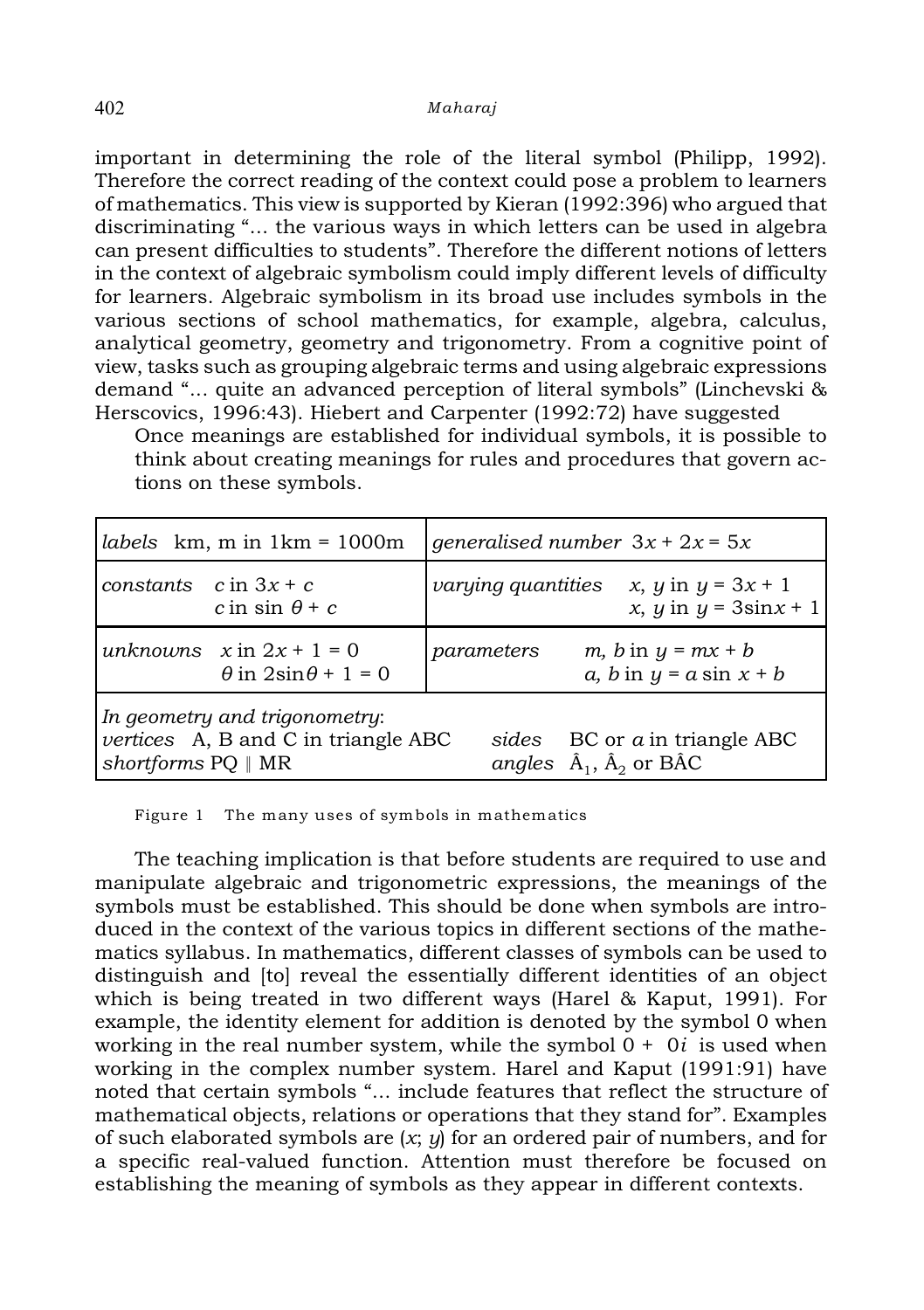#### **Algebraic and trigonometric expressions**

Some studies (Sfard & Linchevski, 1994; Kieran, 1992) have provided a detailed analysis of cognitive obstacles as a result of the dual interpretation of algebraic expressions — operational and structural. Linchevski and Herscovics (1996:42) have suggested that research studies show "... simplification of algebraic expressions creates serious difficulties for many students". This means that teachers should acknowledge and appreciate the difficulties that are experienced by learners. These difficulties are related to the deletion error, conventions of algebraic syntax, and the gaps between arithmetic, algebra, and geometry.

#### Deletion error

Deletion error is illustrated when students simplify an expression, say  $9x - 4$  to 5x, or 9 tan  $x - 4$  to 5 tan x. Kieran (1992) has indicated that Carry, Lewis and Bernard observed this type of error in a study of the equationsolving processes used by college students. These researchers attributed the deletion error to the over-generalisation (or false generalisation) of certain mathematically valid operations. The source of the deletion error can be traced back to arithmetic, where simplification gives a single numerical value. So it seems that students who provide such answers simplified  $9x - 4$  by first 'deleting' *x* and treating the expression as 9 – 4, and then tacking on *x* again. This is supported by Kieran (1992:398) who has suggested that some students tend to "... simplify algebraic expressions by computing according to the rules of arithmetic and then tack on the letters".

# Conventions of algebraic syntax

Students often write  $3x - 2$  when simplifying, for an example, expressions such as  $3(x - 2)$ . This can be explained by the fact that beginner algebra students tend to read expressions; as everyone else does when reading sentences in English; from left to right and therefore do not see the need for brackets (Kieran, 1992). Further, they do not read and apply the equal sign as an equivalence relation in the context of equations (Sfard & Linchevski, 1994). Students should be aware of the conventions of algebraic syntax since this gives meaning to algebraic expressions and equations. They should also learn where to use brackets and where not, since bracketing structures the text. Teaching should therefore focus on the conventions of algebraic syntax. This has many advantages for learners of mathematics. In this regard Cangelosi (1996:137) has noted that, provided

 $\ldots$  a person has been taught the meanings of the symbols and has become accustomed to using them, the compact form with the shorthand notation makes it easier to recognise critical relationships ...

The correct interpretations of these conventions reveal the power of mathematical symbolism. For example, when simplifying the product of two binomials, say, particular attention should be paid to the relationship between coefficients and signs in the factors, and those that occur in the quadratic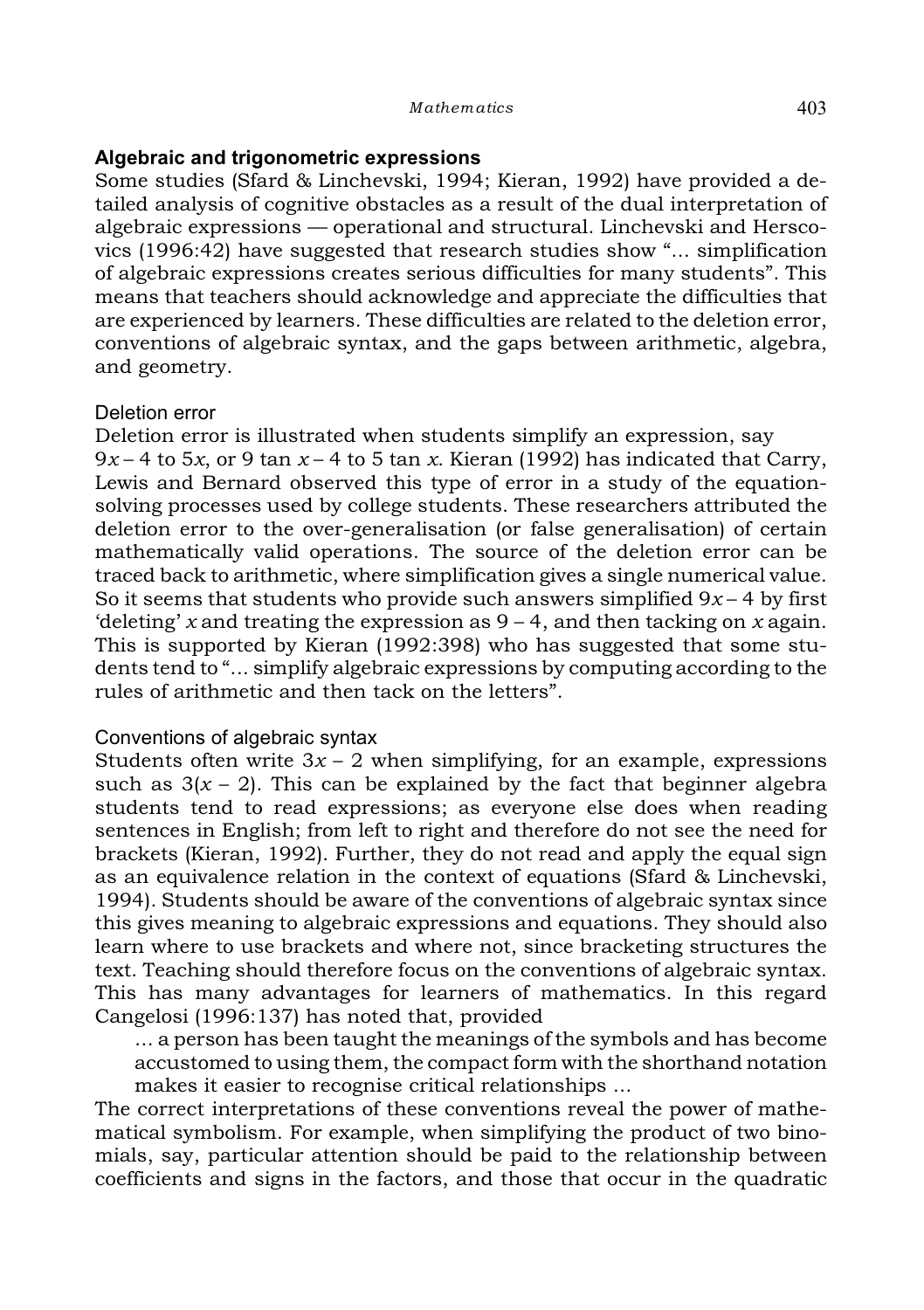product (Roebuck, 1997). This promotes the interpretation of the equal sign as an equivalence relation.

Arithmetic and algebra, algebra and geometry: visualisation, language and emergence of symbolism

When introducing algebra the use of letters should be withheld until it is evident that learners are ready for their use, and teaching should recognise and prepare learners for the various uses of letters in algebra as the need arises (Harper, 1987; Stols, 1996 ). Pyke (2003:406) has shown that the learners' use of "... symbols, words, and diagrams to communicate about their ideas each contribute in different ways to solving tasks". The structurality of geometry and the visual overview that it provides facilitate thinking and effective investigation (Sfard, 1995). For example, the formulae for determining the areas of squares and rectangles can be used to introduce algebraic expressions. Such an approach could help learners to make links between arithmetic and algebra. A teaching sequence which allowed students to develop a procedural (operational) meaning for algebraic expressions such as  $4x + 4y$ was designed by Chahouh and Herscovics (Kieran, 1992). The researchers noted that students tended to regard such expressions as incomplete unless they formed part of an equality, for example  $4x + 4y =$  Area. This suggests that a procedural conception for algebraic expressions requires in the mind of the student a final result as the end product of the procedure (as in arithmetic). Such reluctance by students to accept a lack of closure should therefore be appreciated by teachers. Kieran (1991:49) described the research findings of a teaching approach developed by Peck and Jencks "... that helps students make explicit links between their arithmetic and the nonnumerical notation of algebra". Students were exposed to an approach for simplifying  $24 \times 26$ (arithmetic), based on areas of rectangles and squares using the geometric illustration in Figure 2.

This approach enabled students to record statements such as

 $(x + 4)(x + 6) = x^2 + 10x + 24$ .

Peck and Jencks also observed that this approach led students to handle expressions of the type  $(x + 9)(x - 4)$  which allowed generalisations such as  $(a + b)^2 = a^2 + 2ab + b^2$ 

to be viewed as simple variations of the same conceptual theme (Kieran, 1991).

Various studies (e.g. Ernest, 1987; Burton, 1988; Pegg & Redden, 1990; Wessels, 1990; Oldfield, 1996) have suggested that there should be a greater focus on language. In support, researchers (e.g. Esty & Teppo, 1996; Usiskin, 1996; Pyke, 2003) have agreed that language plays an important role in the teaching and learning of mathematics, and that this subject makes use of a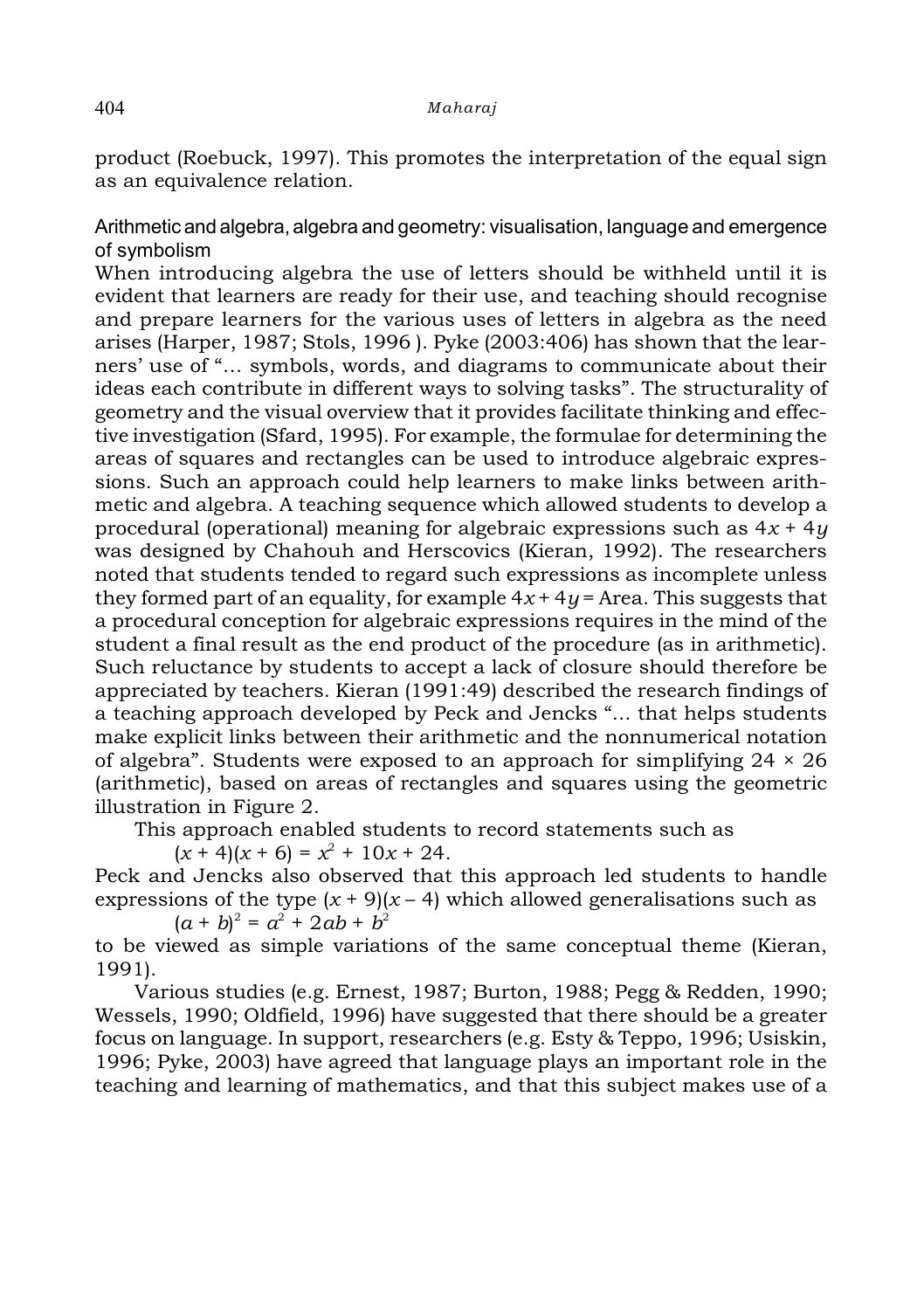

Figure 2 Geometric illustration of 24 × 26

special language. The special language refers to symbolic notation which fills a dual role as an instrument of communication and thought (Roux, 2003). This is what makes it possible to represent mathematical concepts, structures and relationships in symbolic form. Burton (1988:2) has suggested

... a major component of student difficulty with algebra is the inability to make sense of the algebraic system as a language, and accordingly that

remedies should be sought by considering algebra in a linguistic sense. Continuing on this theme, Pegg and Redden (1990:19) concurred that an approach to mathematics that is often neglected is the "... role of language as the link between experiences with number patterns and the emergence of algebraic notation". They (Pegg & Redden, 1990:19-21) have suggested an approach to algebra based on

- a. Experiencing activities with number patterns.
- b. Expressing the rules which govern particular number patterns in English sentences.

c. Writing the rule(s) which govern number patterns in an abbreviated form. Contributing further to this theme, Bell (1995) described how the generality or non-generality of proposed patterns observed on a calendar page could be used to introduce algebra and appropriate symbolic notation.

Teaching should also emphasise the importance of extracting meaning from information represented in coded form via symbolic notation. For example learners in Grade 11 encounter the sine rule in the form:

In any 
$$
\triangle ABC
$$
,  $\frac{a}{\sin A} = \frac{b}{\sin B} = \frac{c}{\sin C}$ 

An appropriate verbalisation of this rule such as, ... *In any triangle the ratio formed by taking the length of a side and dividing by the sine of the angle*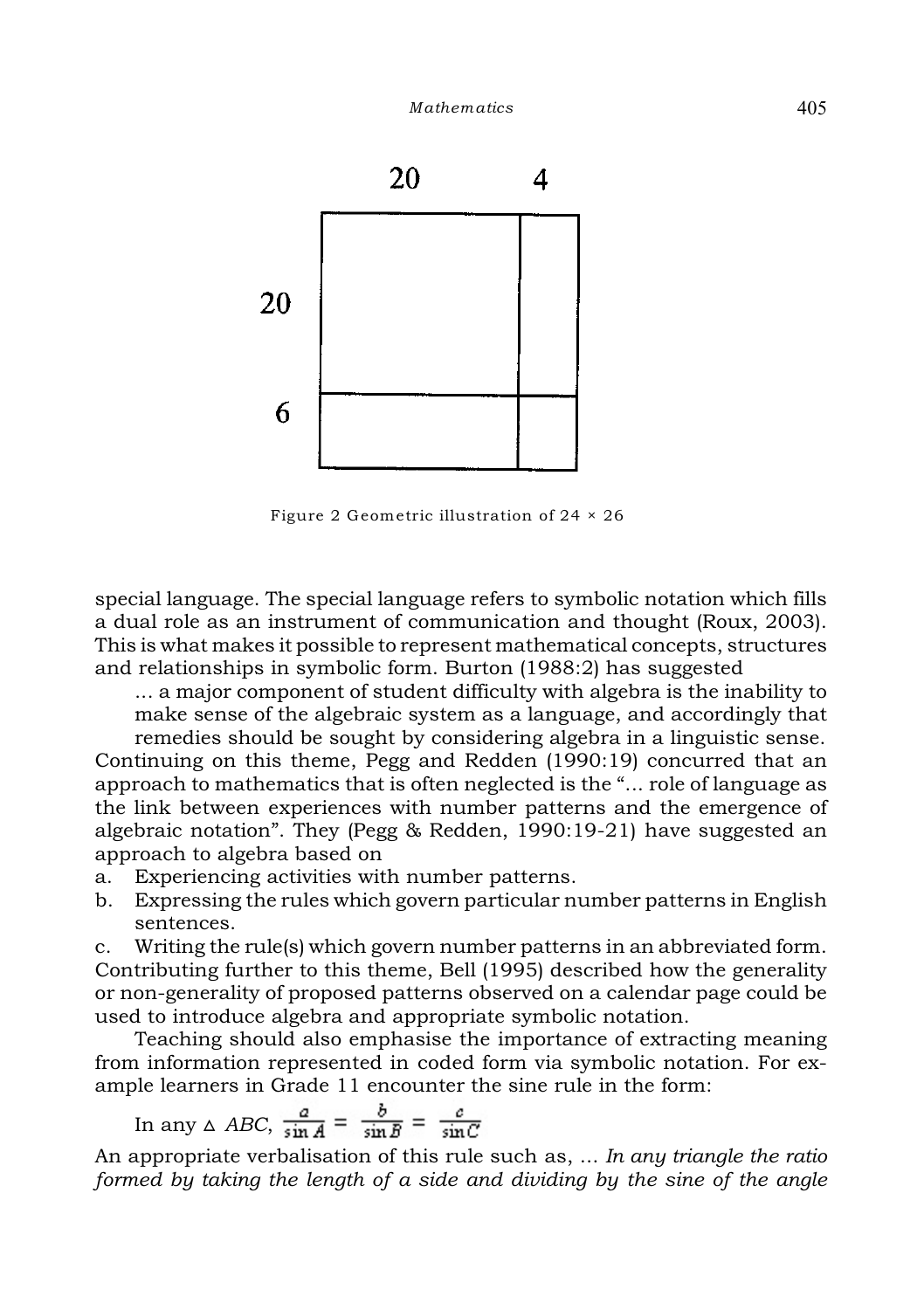*opposite this side is constant* ..., could help learners understand or make sense of the deep ingrained meaning of this rule. Each of the above approaches is aimed at a transition from a procedural (operational) to a structural conception of the relevant concepts in mathematics. Future success in mathematics requires a structural interpretation and the ability to use modern symbolic notation. Both of these are also required when manipulating expressions and solving equations.

# **Solving equations**

Various studies (e.g. Kieran, 1992; Herscovics & Linchevski, 1994; Linchevski & Herscovics, 1996) have focused on solving linear equations. For example, Linchevski and Herscovics (1996:44) noted

... for a large number of high-school students, there are many cognitive obstacles involved in perceiving an equation as a mathematical object on which they can perform operations.

Some of these obstacles include a limited view of the equal sign, the idea of equivalent equations, interpreting the structure of equations and constructing meaning for formal solution procedures.

# Limited view of the equal sign

Consider the equation  $2x + 3 = 11$ . Some students see the expression on the left-side as a process and the expression on the right-side as the result (Linchevski & Herscovics, 1996). If algebraic expressions are seen as processes rather than objects, then the equality sign is interpreted as a "do something symbol" (Sfard & Linchevski, 1994). Several researchers have noted that such a limited view of the equal sign exists among some students in secondary school (Herscovics & Linchevski, 1994) and also at college level (Bell, 1995). This suggests that if learners have such a limited view of the 'equal-to sign' then they will find it difficult to work with equations of the type

 $4 \cos x + 1 = -1$ 

# Didactic cut

Research on the solution of linear equations shows that while learners can solve equations of the type

 $ax + b = c \dots (1)$ ,

they have difficulty solving equations in which the unknown appears on both sides of the equation. For example, equations of the type

 $ax + b = cx + d$  ... (2)

(Sfard & Linchevski, 1994). Herscovics and Linchevski (1994) citing Filloy and Rojano refer to this as a 'didactic cut' between arithmetic and algebra. In (1) the equality still functions as in arithmetic, operations on one side and the result on the other. In (2) the equal sign represents an equivalence relation. Learners who display a 'didactic cut' will experience difficulty when confronted with equations of the type .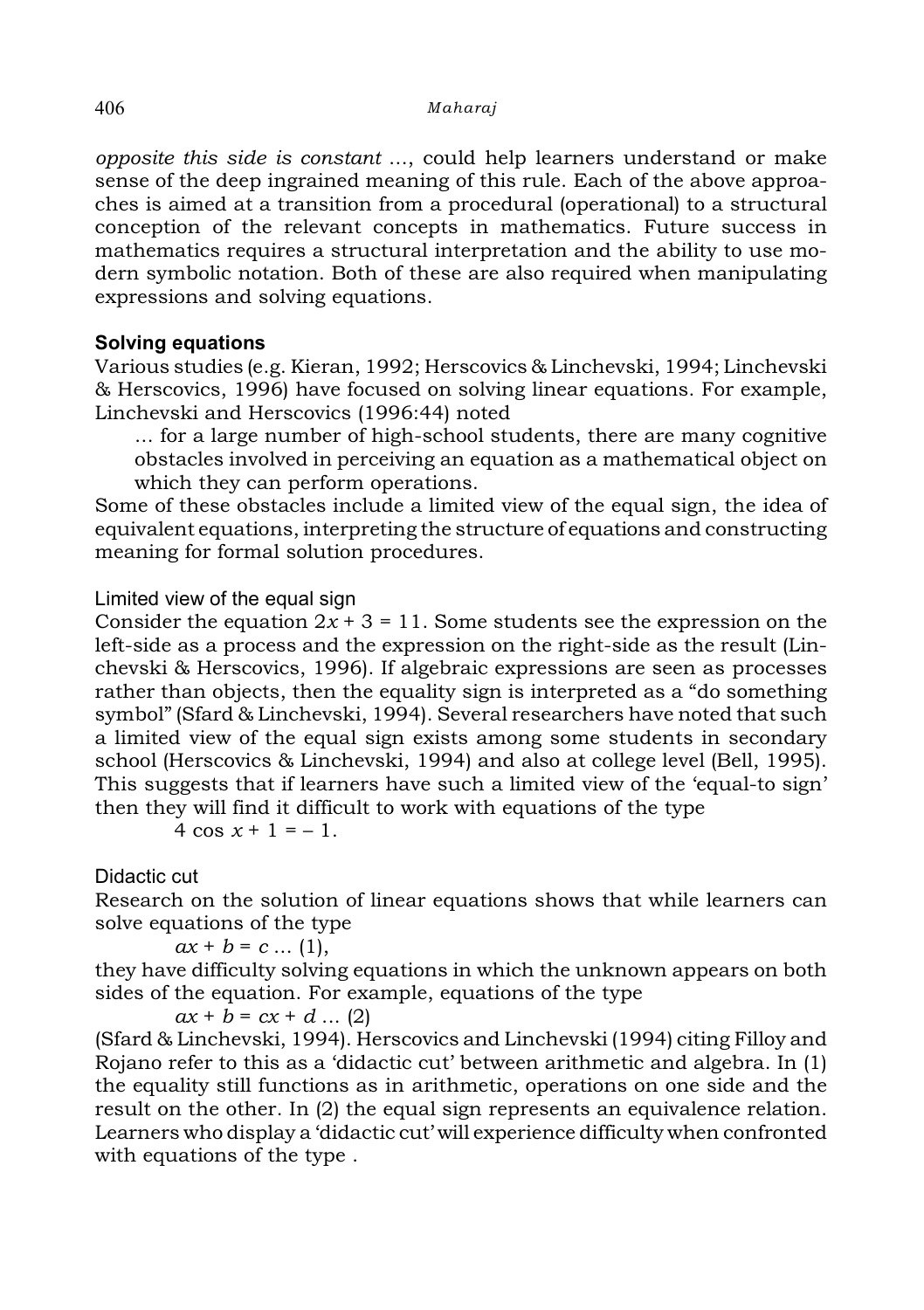# Formal solving methods

Formal methods of equation solving, which require that an equation be treated as a mathematical object, include transposing and the performing of the same operation on both sides of the equation. While performing the same operation on both sides of an equation makes use of and emphasises the symmetry of an equation, this is absent in the procedure of transposing. Substitution is one of the methods used to solve equations. However, research suggests that once learners learn a formal method for solving an equation, they tend to drop the use of substitution for verifying the correctness of their solution (Kieran, 1992). Research evidence has also shown that learners who view equations as entities with symmetric balance find it easier to operate on the structure of an equation by performing the same operation on both sides (Kieran, 1992). This indicates that for formal equation-solving the following order of instruction could help learners treat equations as algebraic objects: first establish that the equality sign is a symbol that denotes the equivalence between the left and the right sides of an equation, followed by instruction on performing the same operation on both sides, and then instruction on the use of substitution for verifying. Further, learners must be equipped with strategies for solving different types of equations, for example, linear, quadratic and cubic equations. This requires that appropriate algorithms be developed to solve different types of equations. To use an appropriate algorithm a learner must first analyse the structure of the equation.

# Structural features of equations

Kieran (1992) documented the results of various studies that provided evidence of the inability of students to distinguish structural features of linear equations. A description of these follow:

- a. Studies in 1982 and 1984 by Kieran (1992) showed that beginning algebra pupils do not regard  $x + 4 = 7$  and  $x = 7 - 4$  as equivalent equations. This provides insight into why some learners experience difficulties when confronted with an equation of the type  $\sin \theta + 2 = 1$ .
- b. In another study by Wagner and his colleagues in 1984 it was indicated that some high school students did not regard  $7w + 22 = 109$  and  $7n + 22 = 109$  as equivalent equations.
- c. With reference to a study by Wagner and his colleagues done in 1984 Kieran (1992:403) wrote

The findings of this study show that most algebra students have trouble dealing with multi-term expressions as a single unit and suggest that students do not perceive the basic surface structure of, for example, say  $4(2r + 1) + 7 = 35$ , is the same as, say,  $4x + 7 = 35$ .

This provides insight into why some learners find it difficult to proceed towards a solution of an equation of the type  $2 \sin^2 \theta - 5 \sin \theta + 2 = 0$ . They are unable to detect that this is a quadratic equation in and has the same basic surface structure as the quadratic equation  $2k^2 - 5k + 2 = 0$ .

d. A study by Greeno in 1982 noted that beginning algebra students lack knowledge of the constraints that determine whether a transformation is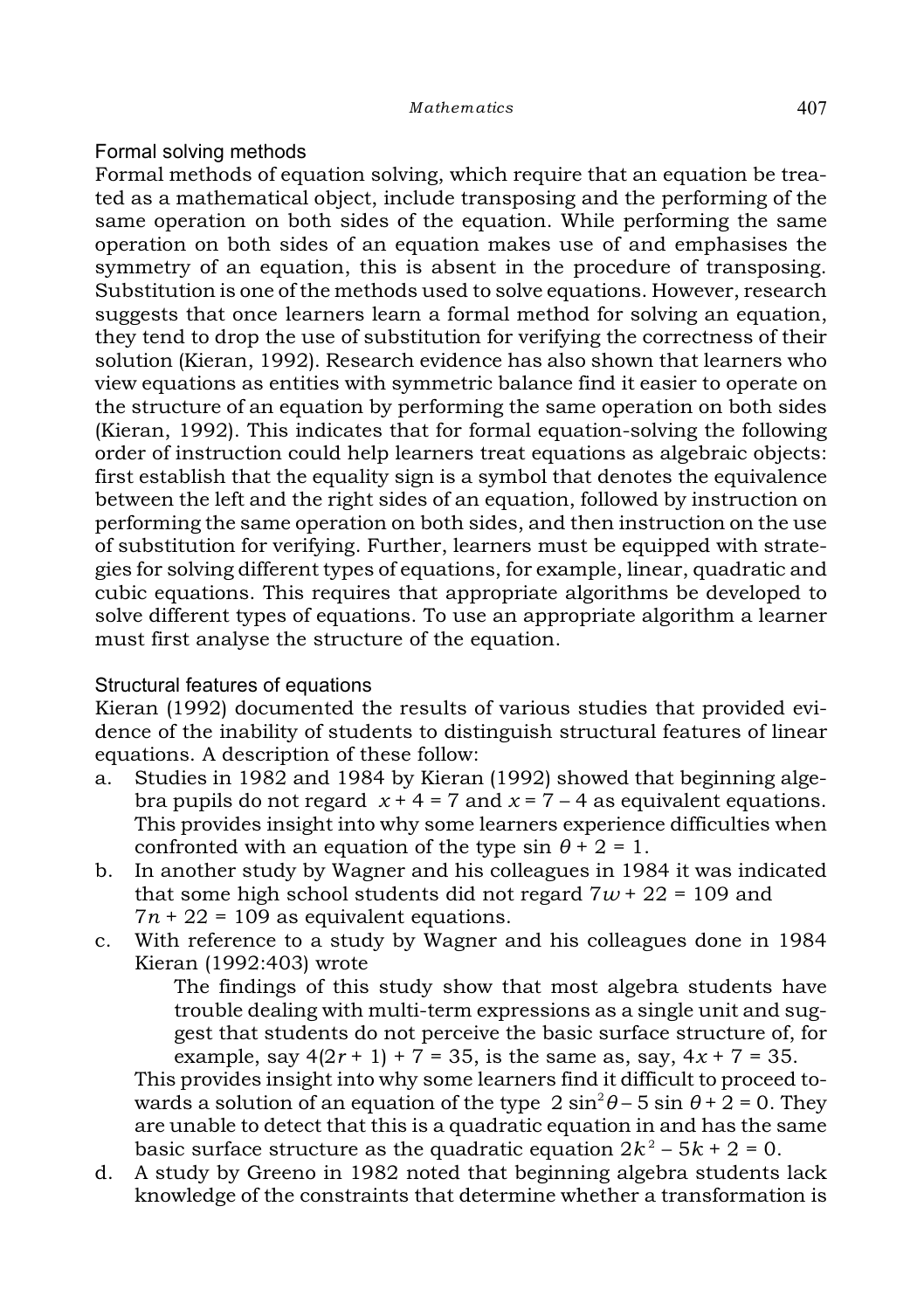permissible. For example in an equation such as  $x + 1 = 5$ , students were unable to use the equivalence constraint to show that an incorrect solution, say  $x = 3$ , is wrong. This is a finding also observed by Kieran (1992: 403) who reported that "... competent high school solvers also lacked this knowledge".

e. Citing research by Lewis and Bernard done in 1980, Kieran (1992:401) noted

> Students have generally been found to lack the ability to generate and maintain a global overview of the features of an equation that should be attended to in deciding upon the next algebraic transformation to be carried out.

These studies indicate that learners have difficulty in (i) recognising equivalent equations, (ii) interpreting the basic surface structure of equations, (iii) dealing with multi-term equations (including ones in which the unknown occurs on both sides), and (iv) decision-making with regard to which transformations are permissible and should be made in the context of the given equation. An analysis of Examiners' Reports (e.g. House of Delegates, 1992; 1995; 1996) for the Senior Certificate Examination in mathematics, written in South Africa, suggests that the above conclusions are also true for quadratic and cubic equations. As a specific area of weakness the Examiner's Report (1992:28) stated

Attempting to solve a quadratic equation without first writing it in standard form:

e.g. 
$$
(x-3)(2x + 1) = 4
$$
  
\n $\therefore x-3 = 4$  or  $2x + 1 = 4$ .

Here learners failed to interpret the structure of the equation and falsely generalised the zero product rule to it. Research evidence indicates that a structural conception of a given equation is "... a prerequisite for the comprehension of the strategy that must be used" (Sfard & Linchevski, 1994:211). The teaching implication here is that instruction should focus on and emphasise the structural features of mathematical objects (expressions, equations, functions) and their implications.

# Solving word problems that lead to equations

A number of studies (e.g. Kintsh & Greeno, 1985; Burton, 1988; Kieran, 1992; Bell, 1995) have focused on the solving of word problems. These have mainly reported that learners encounter many difficulties when they are exposed to word problems. Such difficulties were identified to relate to one or more of:

- a. Comprehending the word problem.
- b. Specifying and expressing relations among variables.
- c. Representing the information correctly by using a table of relations.
- d. Detecting and using the correct verb (for example, *is* or *exceeds*) for the problem statement.
- e. Noticing the structural similarities when problems have different cover stories.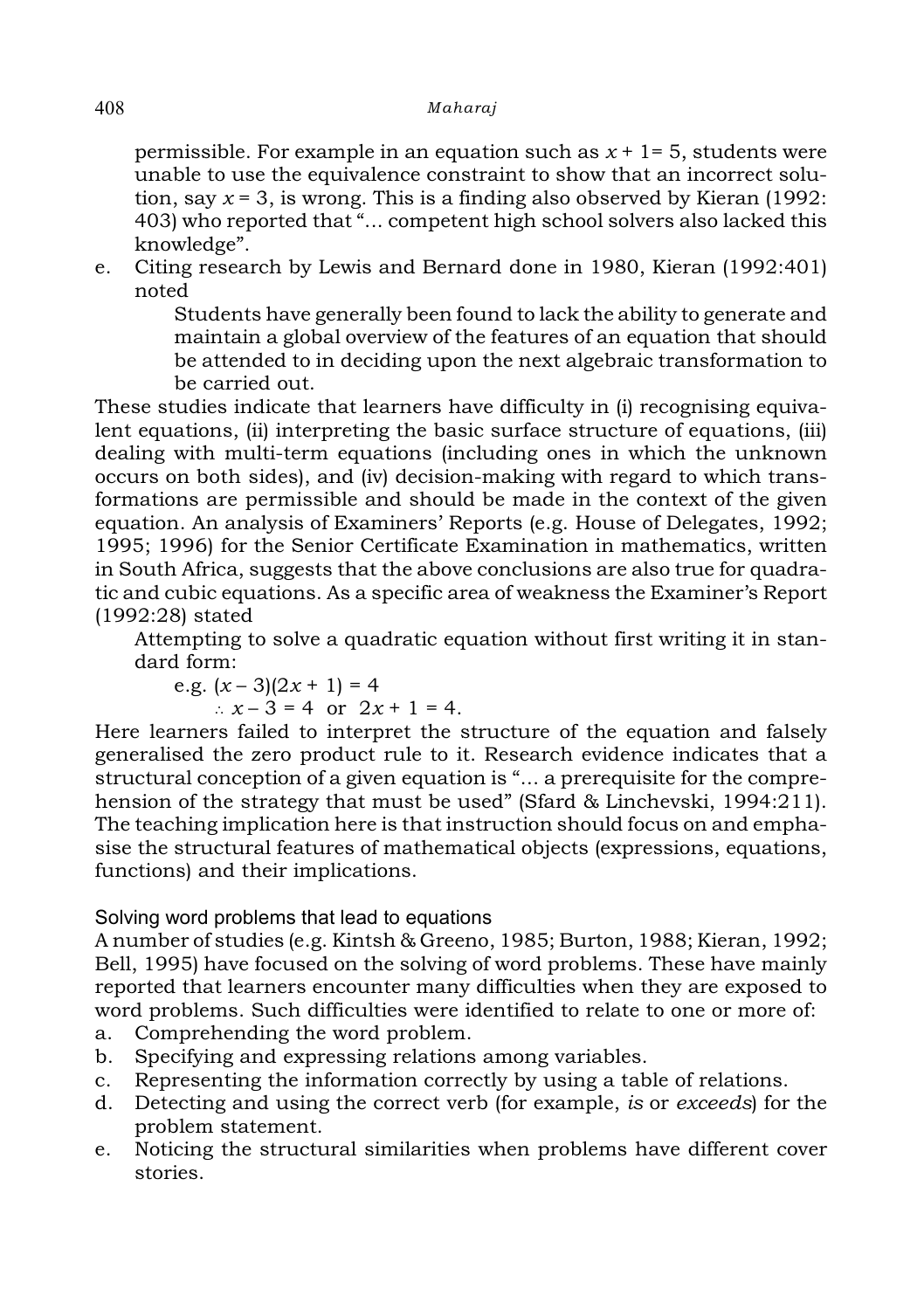- f. Correctly translating the word problem into an equation or equations containing numbers, variables and operations.
- g. Interpreting the result after solving the equation that was set up.

Solving word problems is important since these continuously expose learners to the full activity of beginning with a problem, formulating the equation, *solving* this equation and then *interpreting* the result (Bell, 1995). Here the teaching implication is that learners should at some stage be exposed to word problems. Perhaps word problems should be used to introduce linear, quadratic and possibly cubic equations. A focus on formulating the problem statement and transforming it into the relevant equation may give learners a deeper insight into the structural features of equations, and the need for transforming them to equivalent equations.

#### **Functions and Calculus**

Eisenberg (1991:140) has argued that the function concept is "... one of the most difficult concepts to master in the learning of school mathematics". A possible reason for this is that symbolic notation is usually used to represent functions. The concept of a function presented in the form of algebraic symbolism is an abstract concept. Any difficulty that a learner has with the conceptualisation of the symbolic representation or the context in which symbols are used will therefore impact on his/her understanding of the function concept. Further, movement is often involved in a function concept and this is an advanced idea, since the dependent variable relative to the independent variable could be continuously changing. For example, for a two-variable function the relevant ordered pairs when plotted on the Cartesian plane give a graphical representation of the function, by lighting up the path the curve follows. There is always a relationship between two or more variables. Therefore the variable concept; itself often requiring a complex process to understand; should be well developed before functions are introduced. In the secondary school syllabus displacement, velocity, and rates of change are typical topics where functions are applied.

Research has shown that some success can be achieved by introducing the function concept in a variety of representational contexts (Eisenberg, 1991). Examples here include using visual representations in the form of arrow diagrams, tables, input–output boxes or graphs, or by using algebraic representations in the form of ordered pairs or algebraic descriptions. Dubinsky (1991) has suggested that an important way of understanding the concept of a function is to construct a process. In the case of specific examples, say  $y = x^2$ , an individual may respond by *constructing* in the mind a mental process which relates to the function's process. This is an example of interiorisation (where some operation or process is performed on already familiar mathematical objects) which is a prerequisite for total understanding (Sfard, 1991). By making use of function machines and function games together with calculators and computers, Widmer and Sheffield (1994) have also shown that the learning difficulties associated with the function concept can be addressed to a large extent. It may be concluded that different representations of the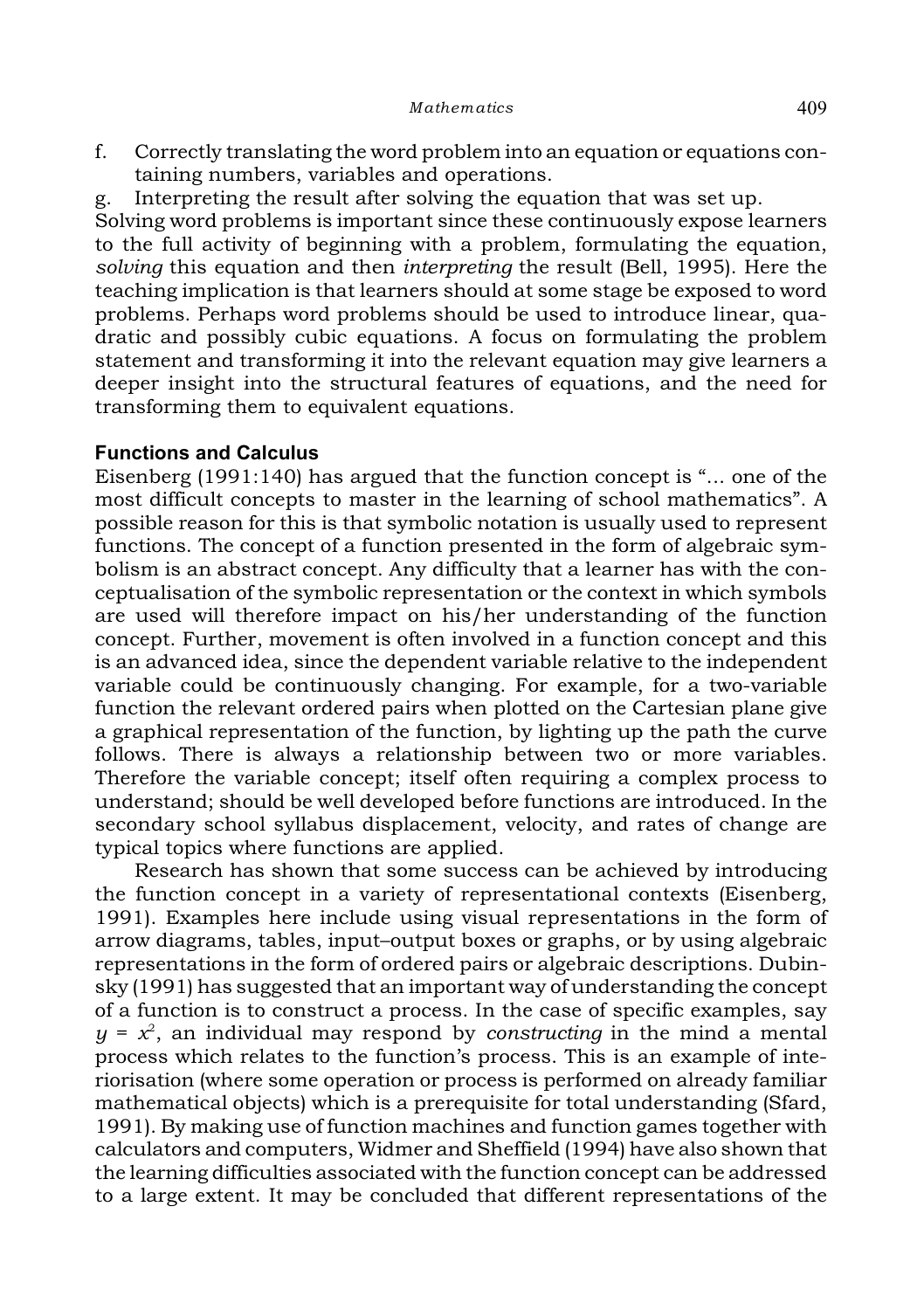concept of a function in a variety of contexts, and the processes they imply, could aid the achievement of interiorisation and so promote understanding.

Studies on the teaching of calculus (e.g. Keynes & Olson, 2000; Tall, 1996) have argued that a vicious circle could be set in motion if teaching occurs without promoting/facilitating understanding. To this effect Lithner (2000:94), citing Tall, has indicated

If the fundamental concepts of calculus [..] prove difficult to master, one solution is to focus on the symbolic routines of differentiation [..]. The problem is that such routines are just that — routine — so that students begin to find it difficult to answer questions that are conceptually challenging. The teacher compensates by setting questions on examinations that students can answer and the vicious circle of procedural teaching and learning is set in motion.

Keynes and Olson (2000) have developed a profile to get students to learn calculus better and to develop critical thinking skills. They have suggested that tasks or learning activities for the teaching of calculus should aim to develop:

a. The ability to carefully carry out computations.

- b. The ability to think geometrically and conceptually.
- c. The ability to explore concepts creatively.
- d. The ability to work independently and with others.
- e. The ability to communicate mathematical concepts clearly.

This implies that teaching approaches should include student-centred learning, instructional teamwork, students working co-operatively in small groups and the exploration of mathematical ideas using appropriate technologies. Also this indicates that the ability to work competently with algebraic expressions, equations and inequalities, as well as having an advanced concept of a function, are pre-requisites for understanding calculus.

Different representations, both internal (those that occur in the mind) and external (those that are visible to others, e.g. a sketch), play an important part in understanding mathematical concepts. Dreyfus (1991:32) has indicated that although "... it is important to have many representations of a concept, their existence ... is not sufficient to allow flexible use of the concept in problem solving". However, if the various representations are correctly linked then it becomes possible to switch from one representation to another which is more efficient to use. For example, the quadratic function which is an abstract concept can have an algebraic representation, say  $q(x) = x^2 + x + 1$ , or a graphical representation. Eisenberg (1991), citing research by Sneldon and his colleagues, has shown that students often approach problems analytically without utilizing the visual interpretation of the givens. Learners often ignore the power of the graphical representation when faced with questions of this type. At school level both graphical and analytical arguments are acceptable. It should be noted that although the analytical argument is deductive and logical, it "... may not be appropriate for the cognitive development of the learner" (Tall 1991:3).

Translating is a process which is closely connected to switching repre-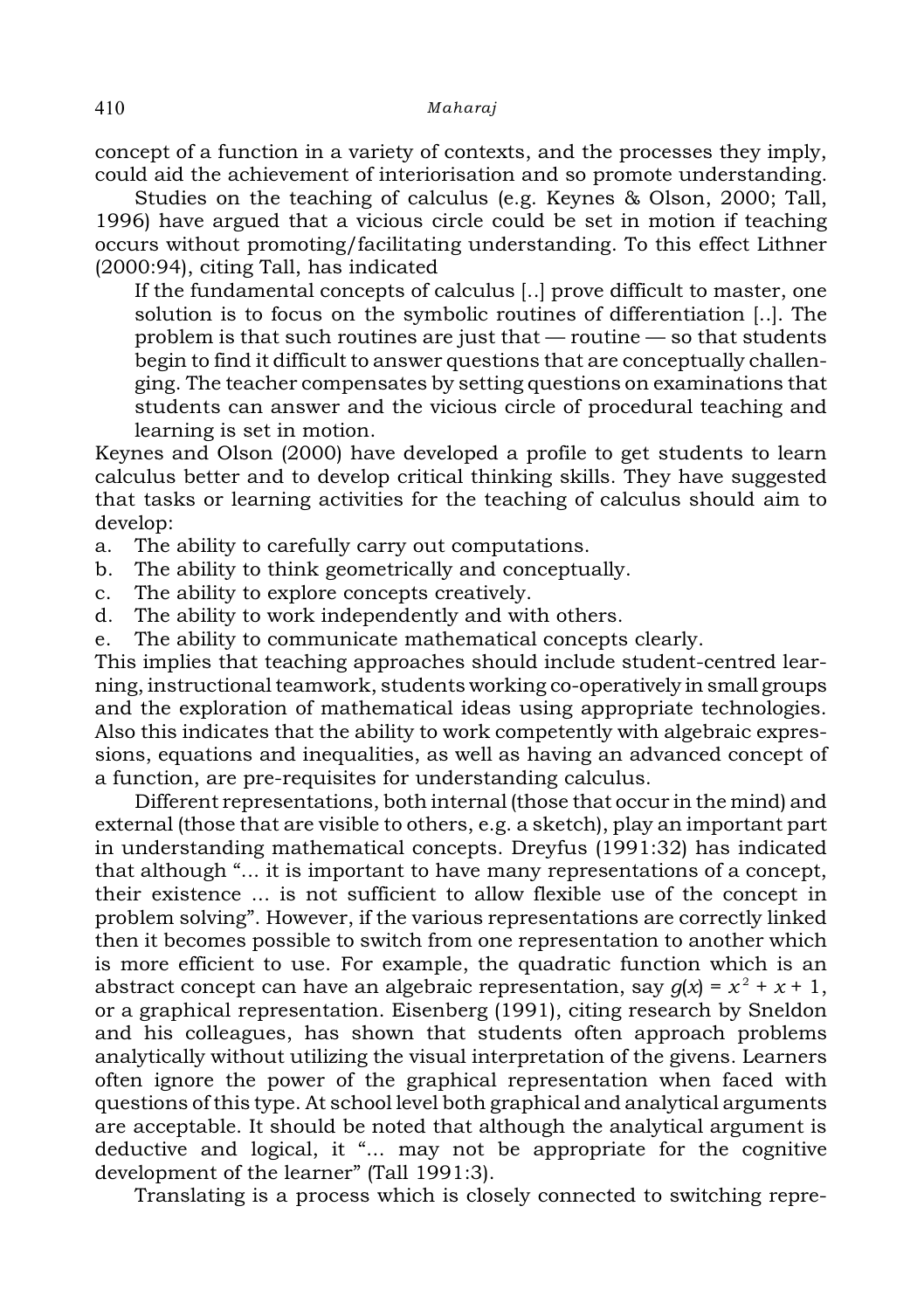sentations. Dreyfus (1991:33) noted that one meaning of this (translating) is "... going over from one formulation of a mathematical statement to another". Ignoring the visual formulation of aspects of mathematics (where possible) could lead to learning problems. Eisenberg (1991:152) has argued that "... the unwillingness to stress the visual aspects of mathematics in general, and of functions in particular, is a serious impediment of students' learning". The teaching implications are that instruction should focus on using different representations to help learners understand concepts. Further, learners should be exposed to activities that require them to switch representations and to focus on different formulations of mathematical statements.

#### **Conclusions and recommendations**

Many procedures and processes are involved in the understanding of secondary school mathematics. Mathematics makes use of symbolic notation, which serves a dual role as an instrument of communication and thought. This special language makes it possible to represent in coded form mathematical concepts, structures and relationships. While lecturing to first-year students at the University of KwaZulu-Natal I found that a significant number of students were unable to (1) interpret the structures of mathematical objects, and (2) solve word problems. This implied that teaching should focus on and emphasise the structural features of mathematical objects (expressions, equations and functions). In developing the symbolic notation teaching should not neglect the role of Ordinary English as the link between experiences and the emergence of the symbolic notation. Perhaps word problems should be used to introduce linear, quadratic and possibly cubic equations. A focus on formulating the problem statement and transforming it into the relevant equation may give learners a deeper insight into the structural features of equations, and the need for transforming them to equivalent equations.

Research in mathematics education has indicated the need to focus on the anticipation of learning problems and needed knowledge issues before they become impediments to learners' progress (English, 2002). To make a difference in the classrooms teachers need to be exposed to research literature relevant to the teaching and learning of mathematics. Insights from such studies indicate that learners have difficulty in (a) recognising equivalent equations, (b) interpreting the basic surface structure of equations, (c) dealing with multi-term equations (including ones in which the unknown occurs on both sides), and (d) decision-making with regard to which transformations are permissible and should be made in the context of the given equation.

An educator who functions at the structural level, and ignores the fact that concepts in mathematics are first conceived operationally, is unlikely to meaningfully develop in learners an understanding of mathematical concepts. Furthermore, the educator is unlikely to appreciate the cognitive obstacles experienced by learners with regard to the formation of concepts and the achieving of understanding. Instruction should take into account the links between arithmetic and algebra, algebra and geometry, and the teaching implications from research studies in mathematics. Learners should be encou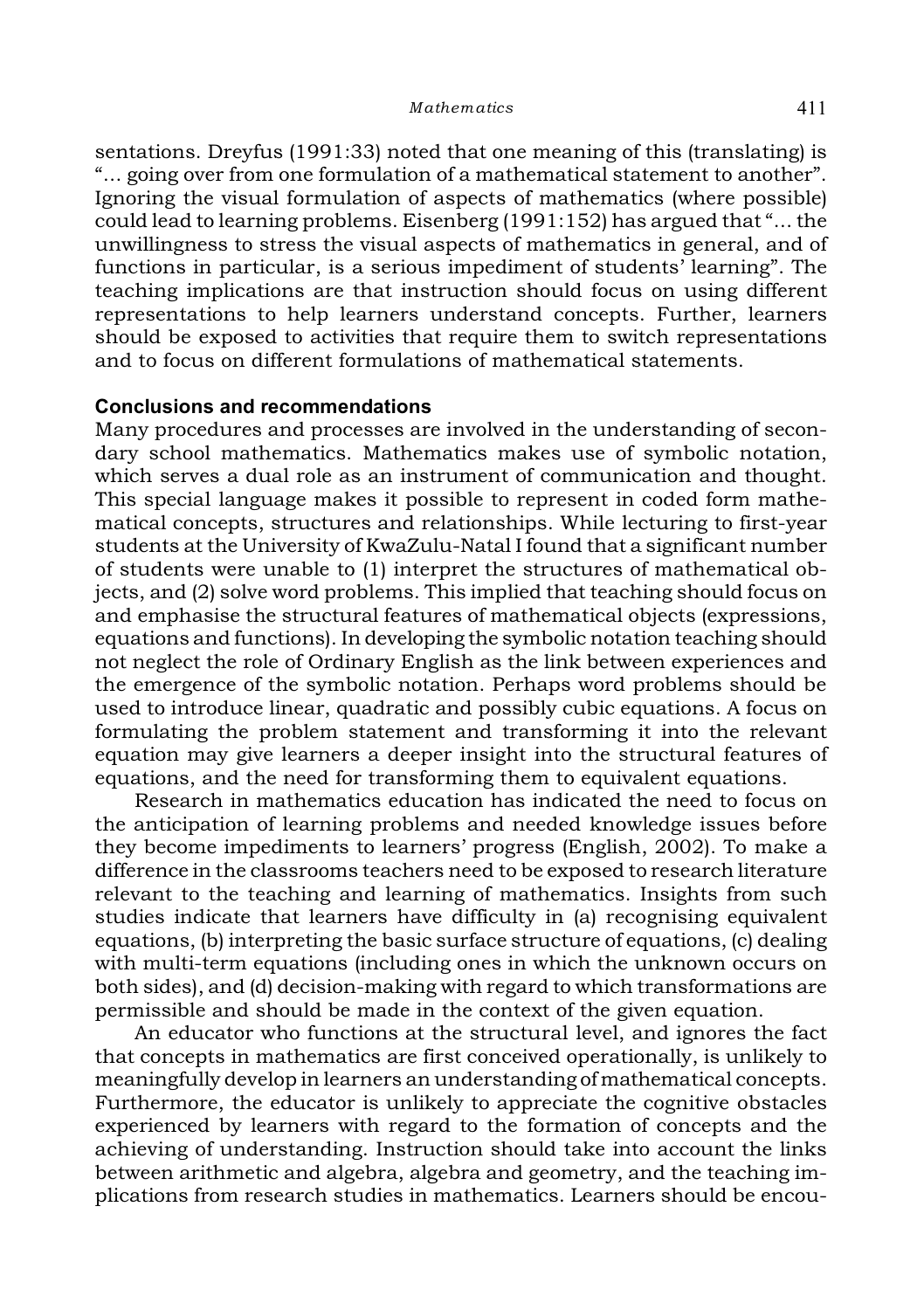raged to seek meaning when dealing with symbolic notation representing algebraic expressions, equations, and functions. Verbalisation, visualisation, and appropriate mathematical questions all contribute to sense-making. Although structural conceptions are difficult to achieve, proper planning and appropriate instruction (taking into account how understanding occurs) could overcome many of the problems encountered by learners. Appropriate verbalisation and visualisation by the educator at opportune times could help overcome some of these problems. These views are supported by Brodie (2003) who argued that listening and planning are two multi-dimensional practices which are integral to successfully facilitating and mediating in mathematics classrooms. However, for an educator to be able to do this he/she must have a thorough understanding of the subject matter. The importance of conceptual understanding (subject knowledge) has been highlighted by a number of educationists and theorists in South Africa (Long, 2003). In many classroom contexts this has been recognised "... by its absence rather than its presence" (Long, 2003:197). These points should be noted when authorities, e.g. education departments and universities, design and reflect on the mathematics curriculum for the training of pre-service and in-service educators.

#### **References**

- Bell A 1995. Purpose in School Algebra. *Journal of Mathematical Behaviour*, 14:41-73.
- Brodie K 2003. Being a facilitator and mediator in mathematics classrooms: a multi-dimensional task. In: Jaffer S & Burgess L (eds). Proceedings of the *Ninth National Congress of the Association for Mathematics Education of South Africa*. Cape Town: Association for Mathematics Education of South Africa.
- Burton MB 1988. A Linguistic Basis for Student Difficulties with Algebra. *For the Learning of Mathematics*, 8:2-7.
- Cangelosi JS 1996. *Teaching Mathematics in Secondary and Middle School: An Interactive Approach*, 2nd edn. New Jersey: Prentice Hall.
- Dreyfus T 1991. Advanced Mathematical Thinking Processes. In: Tall D (ed.). *Advanced Mathematical Thinking*. London: Kluwer Academic Publishers.
- Dreyfus T 1999. Why Johnny Can't Prove. *Educational Studies in Mathematics*, 38:85-109.
- Dubinsky E 1991. Reflective Abstraction in Advanced Mathematical Thinking. In: Tall D (ed.). *Advanced Mathematical Thinking*. London: Kluwer Academic Publishers.
- Eisenberg T 1991. Functions and Associated Learning Difficulties. In: Tall D (ed.). *Advanced Mathematical Thinking*. London: Kluwer Academic Publishers.
- English Lyn D (ed.) 2002. *Handbook of International Research in Mathematics Education*. Mahwah, NJ: Lawrence Erlbaum Associates.
- Ernest P 1987. Understanding the language of mathematics. Reader on *The Role of Language in the Teaching and Learning of Mathematics*. Pretoria: UNISA Publishing Services.
- Esty WW 1992. Language Concepts of Mathematics. *Focus on Learning Problems in Mathematics*, 14:31-54.
- Esty WW & Teppo AR 1996. Algebraic thinking, language and word problems. In: Elliot PC (ed.). *Communication in Mathematics, K – 12 and beyond: 1996 Yearbook*. Reston, VA: National Council of Teachers of Mathematics.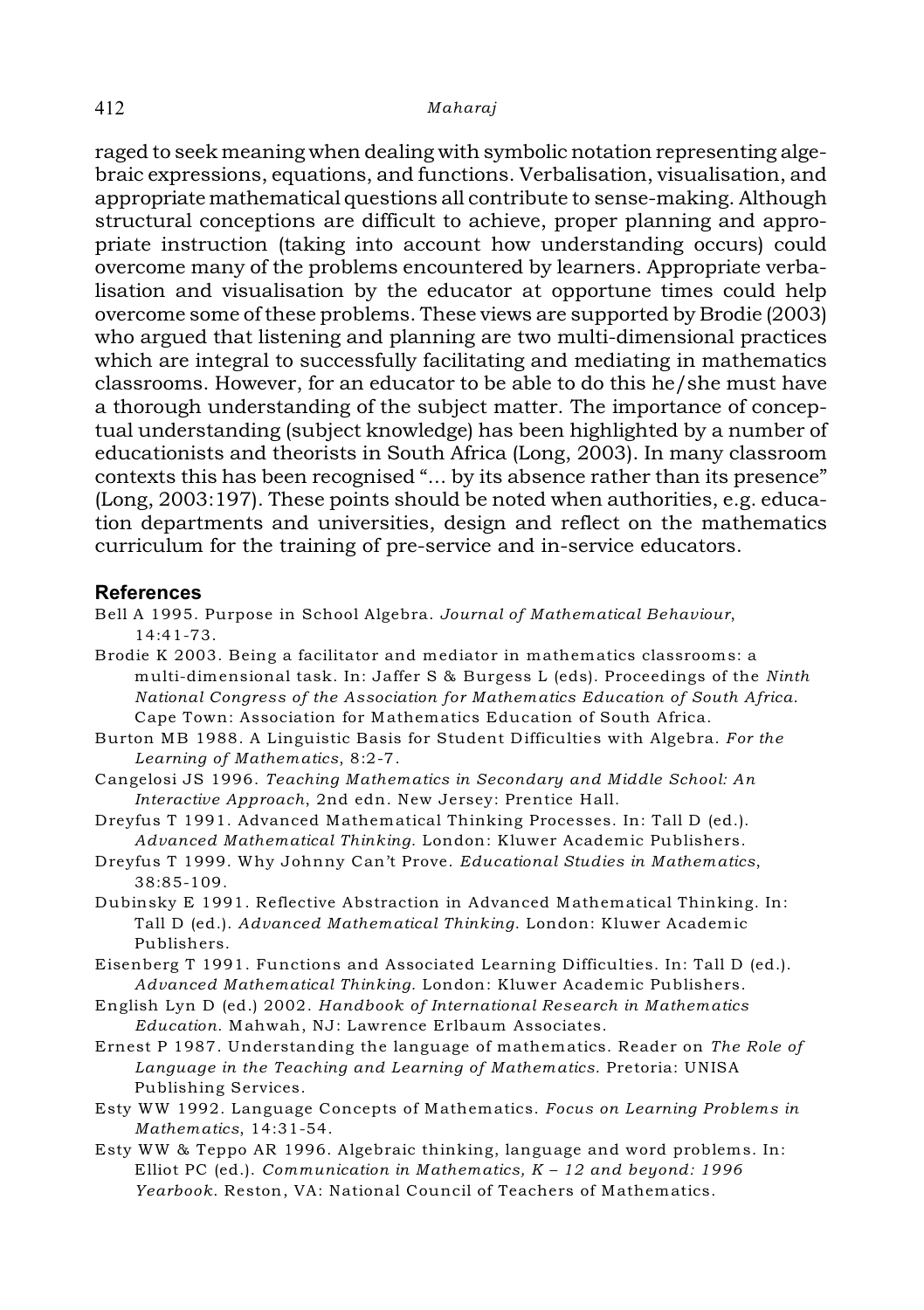Harel G & Kaput J 1991. The Role of Conceptual Entities and their Symbols in Building Advanced Mathematical Concepts. In: Tall D (ed.). *Advanced Mathematical Thinking*. London: Kluwer Academic Publishers.

Harper E 1987. Ghost of Diophantus. *Educational Studies in Mathematics*, 18:75-90.

Herscovics N & Linchevski L 1994. A Cognitive Gap between Arithmetic and Algebra. *Educational Studies in Mathematics*, 27:59-78.

Hiebert J & Carpenter TP 1992. Learning and Teaching with Understanding. In: Grouws DA (ed.). *Handbook of Research on Mathematics Teaching and Learning*. New York: Macmillan Publishing Company.

House of Delegates 1992. *Matric Examiners' Report for Mathematics 1991*.

House of Delegates 1995. *Matric Examiners' Report for Mathematics 1994*.

House of Delegates 1996. *Matric Examiners' Report for Mathematics 1995*.

Keynes HB & Olson AM 2000. Redesigning the calculus sequence at a research university: issues, implementation, and objectives. *International Journal of Mathematical Education in Science and Technology*, 31:71-82.

Kieran C 1992. The Learning and Teaching of School Algebra. In: Grouws DA (ed.). *Handbook of Research on Mathematics Teaching and Learning*. New York: Macmillan Publishing Company.

Kintsh W & Greeno JG 1985. Understanding and Solving Word Problems. *Psychological Review*, 92:109-129.

Lithner J 2000. Mathematical reasoning and familiar procedures. *International Journal of Mathematical Education in Science and Technology*, 31:83-95.

Linchevski L & Herscovics N 1996. Crossing the Cognitive Gap Between Arithmetic and Algebra: Operating on the Unknown in the Context of Equations. *Educational Studies in Mathematics*, 30:39-65.

Long C 2003. Mathematics knowledge for teaching: How do we recognise this? In: Jaffer S & Burgess L (eds). Proceedings of the *Ninth National Congress of the Association for Mathematics Education of South Africa*. Cape Town: Association for Mathematics Education of South Africa.

McDowell L 1996. Enabling Student Learning Through Innovative Assessment. In: Wisker G & Brown S (eds). *Enabling Student Learning — Systems and Strategies*. England: SEDA.

Maharaj A 2005. Investigating the Senior Certificate Mathematics Examination in South Africa: Implications for teaching. PhD thesis. Pretoria: University of South Africa.

Mason J 2000. Asking mathematical questions mathematically. *International Journal of Mathematical Education in Science and Technology*, 31:97-111.

Oldfield C 1996. The Language of Mathematics. *Mathematics in School*, 25:22-23.

Pegg J & Redden E 1990. From Number Patterns to Algebra: the Important Link. *Australian Mathematics Teacher*, 46:19-22.

Philipp RA 1992. The Many Uses of Algebraic Variables. *Mathematics Teacher*, 85:557-561.

Pyke CL 2003. The Use of Symbols, Words, and Diagrams as Indicators of Mathematical Cognition: A Causal Model. *Journal for Research in Mathematics Education*, 34:406-432.

Roebuck K 1997. A formula for factoring. *Mathematics Teacher*, 90:206-207.

Roux A 2003. The impact of language proficiency on geometrical thinking. In: Jaffer S & Burgess L (eds). Proceedings of the *Ninth National Congress of the Association for Mathematics Education of South Africa*. Cape Town: Association for Mathematics Education of South Africa.

Sfard A 1991. On the dual nature of mathematical conceptions: reflections on processes and objects as two sides of the same coin. *Educational Studies in*